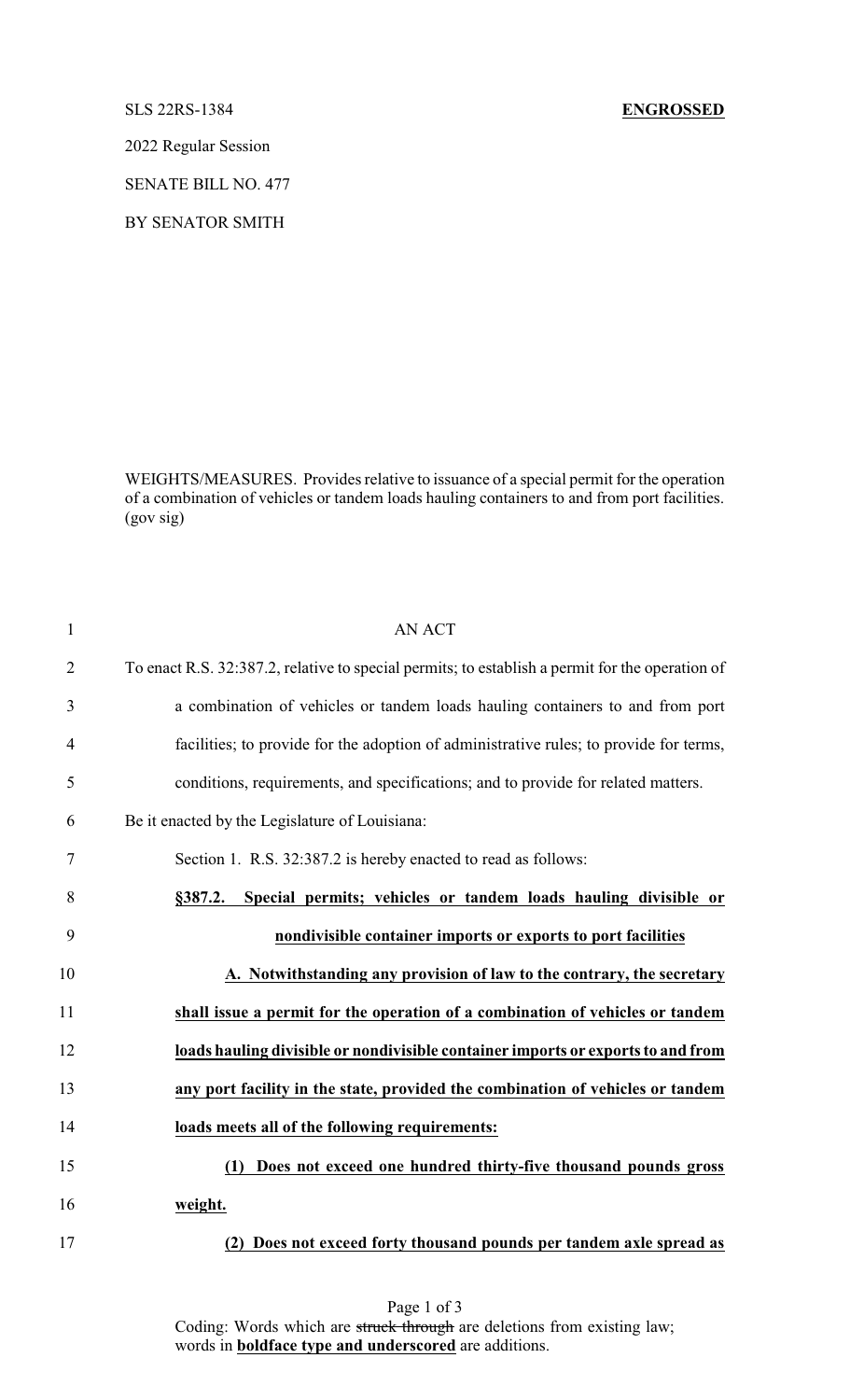| $\mathbf{1}$   | defined by the Department of Transportation and Development.                                  |
|----------------|-----------------------------------------------------------------------------------------------|
| $\overline{2}$ | (3) Does not exceed seventy-five feet in length.                                              |
| 3              | (4) Is equipped with a dual-axle dolly and a dolly safety system with tilt                    |
| $\overline{4}$ | sensors attached to the dolly that provide feedback on tilt information to the                |
| 5              | driver of the vehicle to ensure safe operations.                                              |
| 6              | B. The permits and route via state and federal roadways, excluding the                        |
| 7              | interstate system, shall be issued at the truck permit office of the Department               |
| 8              | of Transportation and Development.                                                            |
| 9              | C. The secretary shall adopt rules in accordance with the Administrative                      |
| 10             | Procedure Act to implement the provisions of this Section.                                    |
| 11             | Section 2. This Act shall become effective upon signature by the governor or, if not          |
| 12             | signed by the governor, upon expiration of the time for bills to become law without signature |
| 13             | by the governor, as provided by Article III, Section 18 of the Constitution of Louisiana. If  |
| 14             | vetoed by the governor and subsequently approved by the legislature, this Act shall become    |
| 15             | effective on the day following such approval.                                                 |

The original instrument and the following digest, which constitutes no part of the legislative instrument, were prepared by Michelle Ridge.

## DIGEST SB 477 Engrossed 2022 Regular Session Smith

Present law provides relative to special permits issues by the secretary of the Department of Transportation and Development (department).

Proposed law requires the secretary to issue a permit for the operation of a combination of vehicles or tandem loads hauling divisible or nondivisible container imports or exports to and from any port facility in the state, provided that the combination of vehicles or tandem loads meets all of the following:

- (1) Does not exceed one hundred thirty-five thousand pounds gross weight.
- (2) Does not exceed forty thousand pounds per tandem axle spread as defined by the department.
- (3) Does not exceed seventy-five feet in length.
- (4) Is equipped with a dual-axle dolly and a dolly safety system with tilt sensors attached to the dolly that provide feedback on tilt information to the driver of the vehicle to ensure safe operations.

Proposed law provides that the permits and route via state and federal roadways, excluding the interstate system, shall be issued at the truck permit office of the department.

Page 2 of 3

Coding: Words which are struck through are deletions from existing law; words in **boldface type and underscored** are additions.